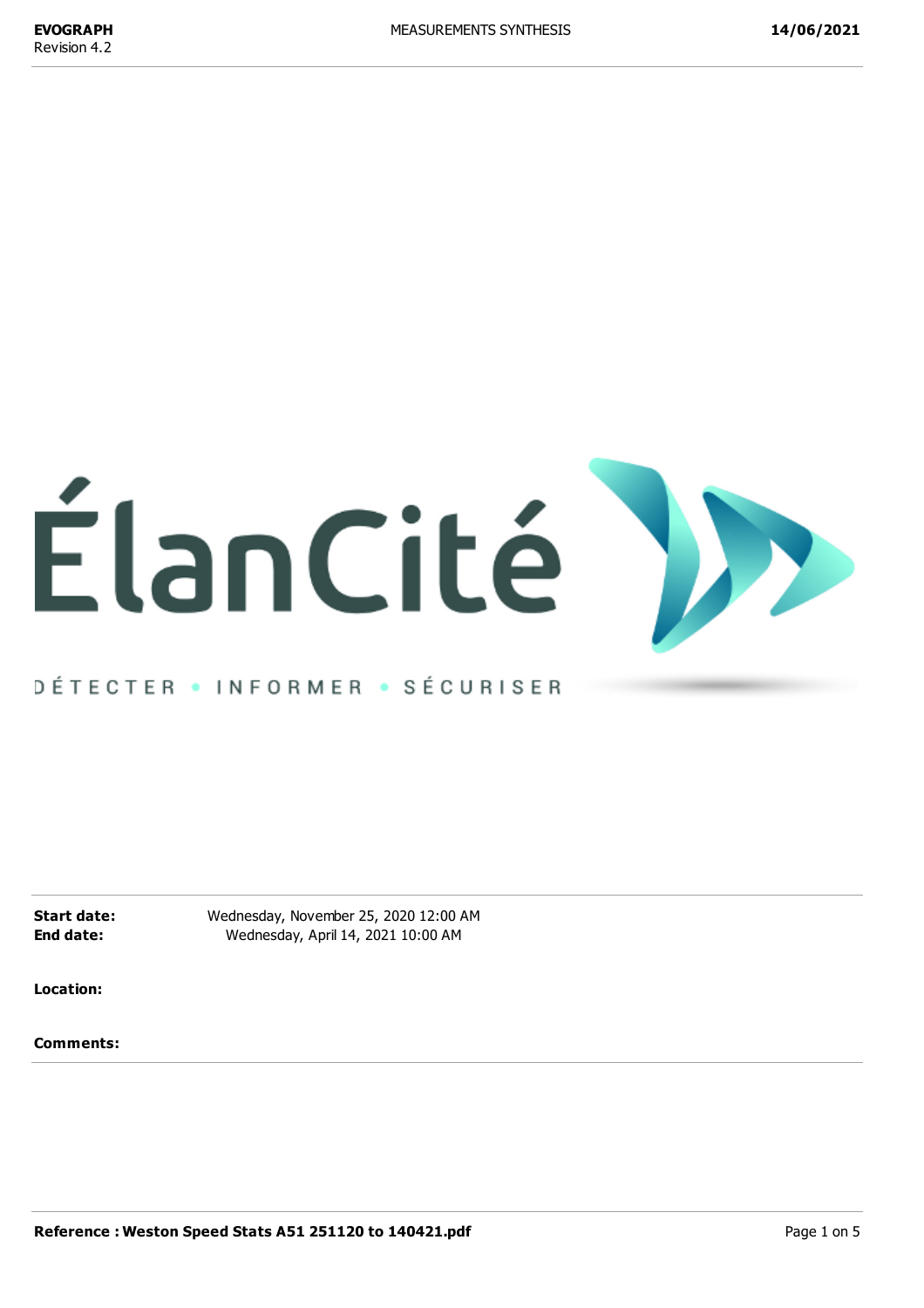

| Start date: | Wednesday, November 25, 2020 12:00 AM |  |
|-------------|---------------------------------------|--|
| End date:   | Wednesday, April 14, 2021 10:00 AM    |  |
|             |                                       |  |
| Location:   |                                       |  |
|             |                                       |  |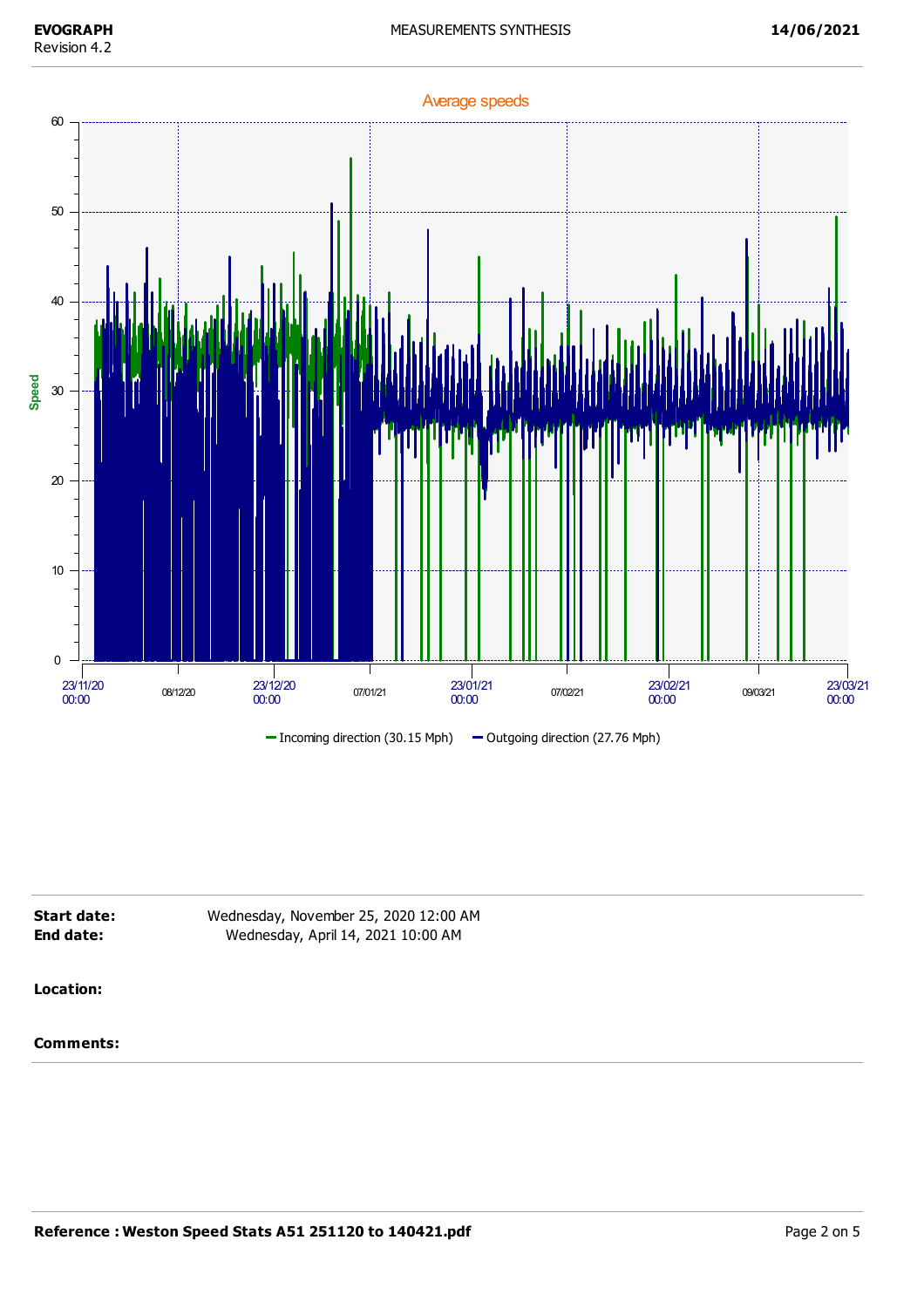

| Start date: | Wednesday, November 25, 2020 12:00 AM |  |
|-------------|---------------------------------------|--|
| End date:   | Wednesday, April 14, 2021 10:00 AM    |  |
|             |                                       |  |
|             |                                       |  |

## **Location:**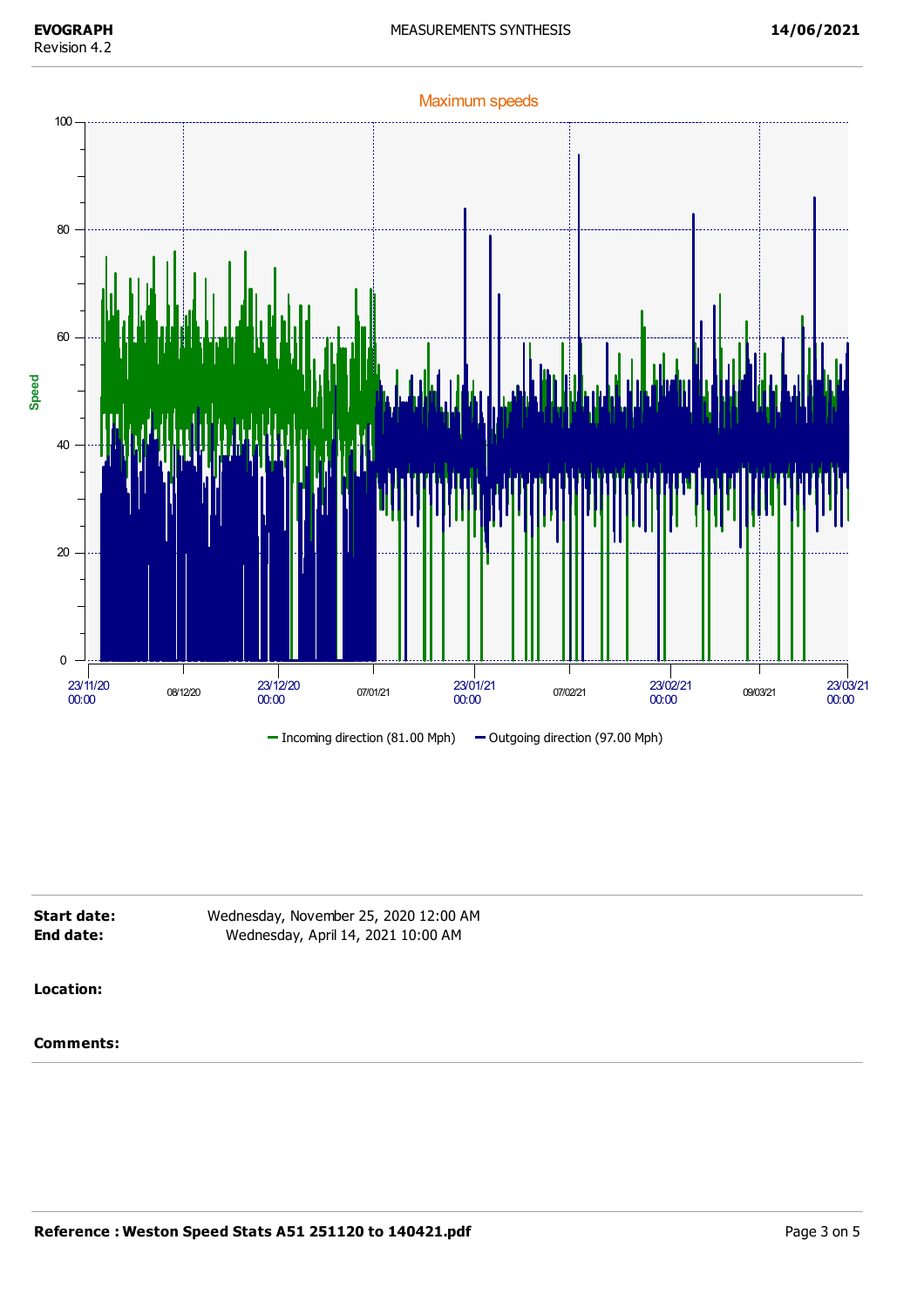#### **Incoming vehicles**



**Start date:** Wednesday, November 25, 2020 12:00 AM **End date:** Wednesday, April 14, 2021 10:00 AM

**Location:**